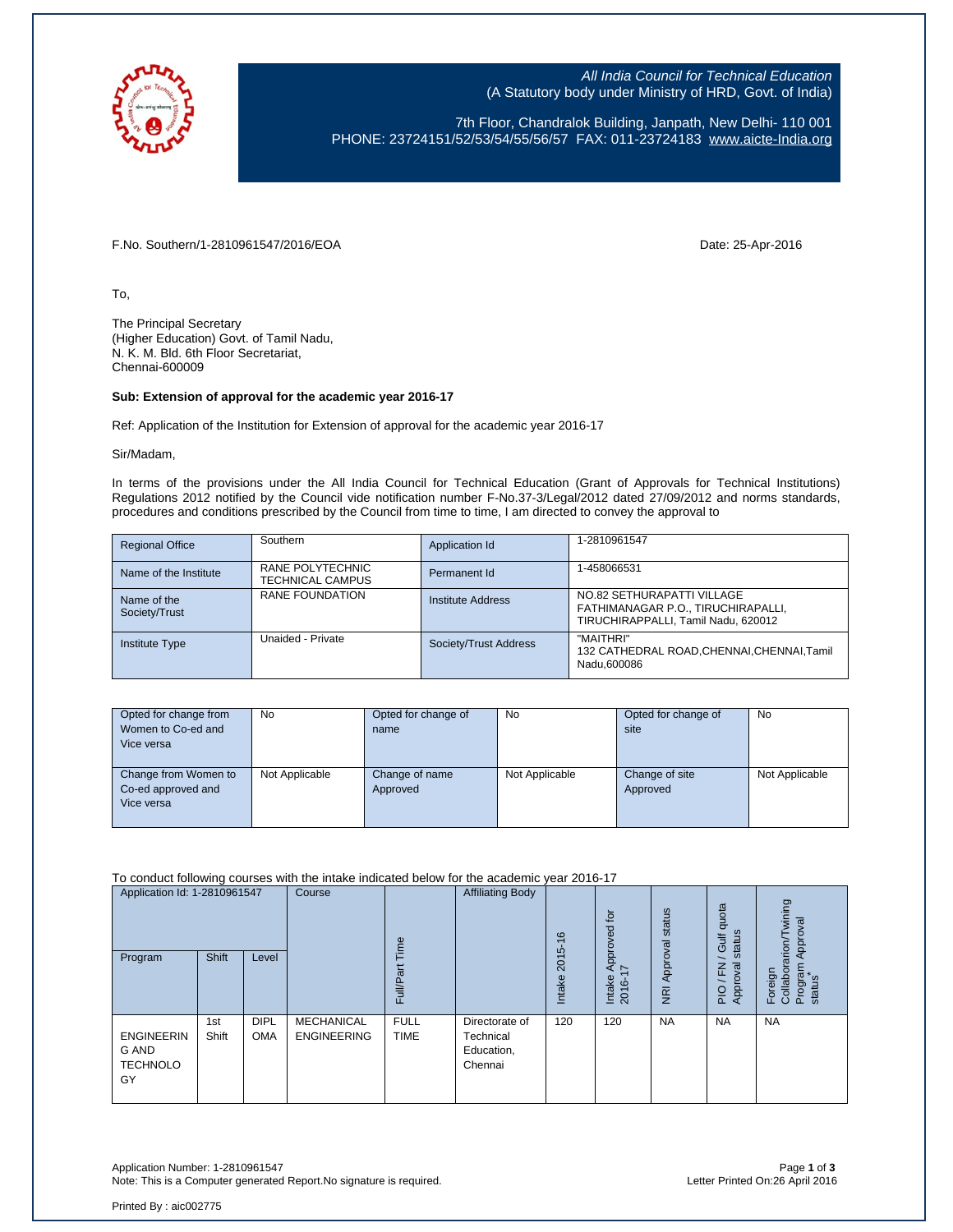

## All India Council for Technical Education (A Statutory body under Ministry of HRD, Govt. of India)

7th Floor, Chandralok Building, Janpath, New Delhi- 110 001 PHONE: 23724151/52/53/54/55/56/57 FAX: 011-23724183 [www.aicte-India.org](http://www.aicte-india.org/)

| <b>ENGINEERIN</b><br>G AND<br><b>TECHNOLO</b><br>GY | 1st<br>Shift | <b>DIPL</b><br><b>OMA</b> | MECHANICAL<br><b>ENGINEERING</b> | <b>PART</b><br><b>TIME</b> | Directorate of<br>Technical<br>Education,<br>Chennai | 60 | 60 | <b>NA</b> | <b>NA</b> | <b>NA</b> |
|-----------------------------------------------------|--------------|---------------------------|----------------------------------|----------------------------|------------------------------------------------------|----|----|-----------|-----------|-----------|
| <b>ENGINEERIN</b><br>G AND<br>TECHNOLO<br>GY        | 1st<br>Shift | <b>DIPL</b><br><b>OMA</b> | <b>MECHATRONIC</b><br>S.         | <b>FULL</b><br><b>TIME</b> | Directorate of<br>Technical<br>Education,<br>Chennai | 60 | 60 | <b>NA</b> | <b>NA</b> | <b>NA</b> |

The above mentioned approval is subject to the condition that RANE POLYTECHNIC TECHNICAL CAMPUS shall follow and adhere to the Regulations, guidelines and directions issued by AICTE from time to time and the undertaking / affidavit given by the institution along with the application submitted by the institution on portal.

| Application Id: 1-2810961547                               |              | $\frac{1}{2}$<br>Name of the<br>Course | <b>Full/Part Time</b>                                                | <b>Affiliating Body</b> | <b>Course Closure Status</b>                         |                       |
|------------------------------------------------------------|--------------|----------------------------------------|----------------------------------------------------------------------|-------------------------|------------------------------------------------------|-----------------------|
| Program                                                    | Shift        | Level                                  |                                                                      |                         |                                                      |                       |
| <b>ENGINEE</b><br>RING AND<br><b>TECHNOL</b><br><b>OGY</b> | 1st<br>Shift | <b>DIPLOMA</b>                         | <b>CIVIL</b><br><b>ENGINEERING</b><br>: (Last Approved<br>Intake 60) | <b>FULL TIME</b>        | Directorate of<br>Technical<br>Education,<br>Chennai | Pending <sup>\$</sup> |

Course(s) Applied for Closure by the Institute for the AY 2016-17:

In case of any differences in content in this Computer generated Extension of Approval Letter, the content/information as approved by the Executive Council / General Council as available on the record of AICTE shall be final and binding.

Strict compliance of Anti-Ragging Regulation:- Approval is subject to strict compliance of provisions made in AICTE Regulation notified vide F. No. 37-3/Legal/AICTE/2009 dated July 1, 2009 for Prevention and Prohibition of Ragging in Technical Institutions. In case Institution fails to take adequate steps to Prevent Ragging or fails to act in accordance with AICTE Regulation or fails to punish perpetrators or incidents of Ragging, it will be liable to take any action as defined under clause 9(4) of the said Regulation.

## **Note: Validity of the course details may be verified at www.aicte-india.org**

 **Dr. Avinash S Pant Vice - Chairman, AICTE**

Copy to:

**1. The Regional Officer,**

All India Council for Technical Education Shastri Bhawan 26, Haddows Road Chennai - 600 006, Tamil Nadu

**2. The Director Of Technical Education,** Tamil Nadu

Application Number: 1-2810961547 Page **2** of **3** Note: This is a Computer generated Report.No signature is required.

Printed By : aic002775